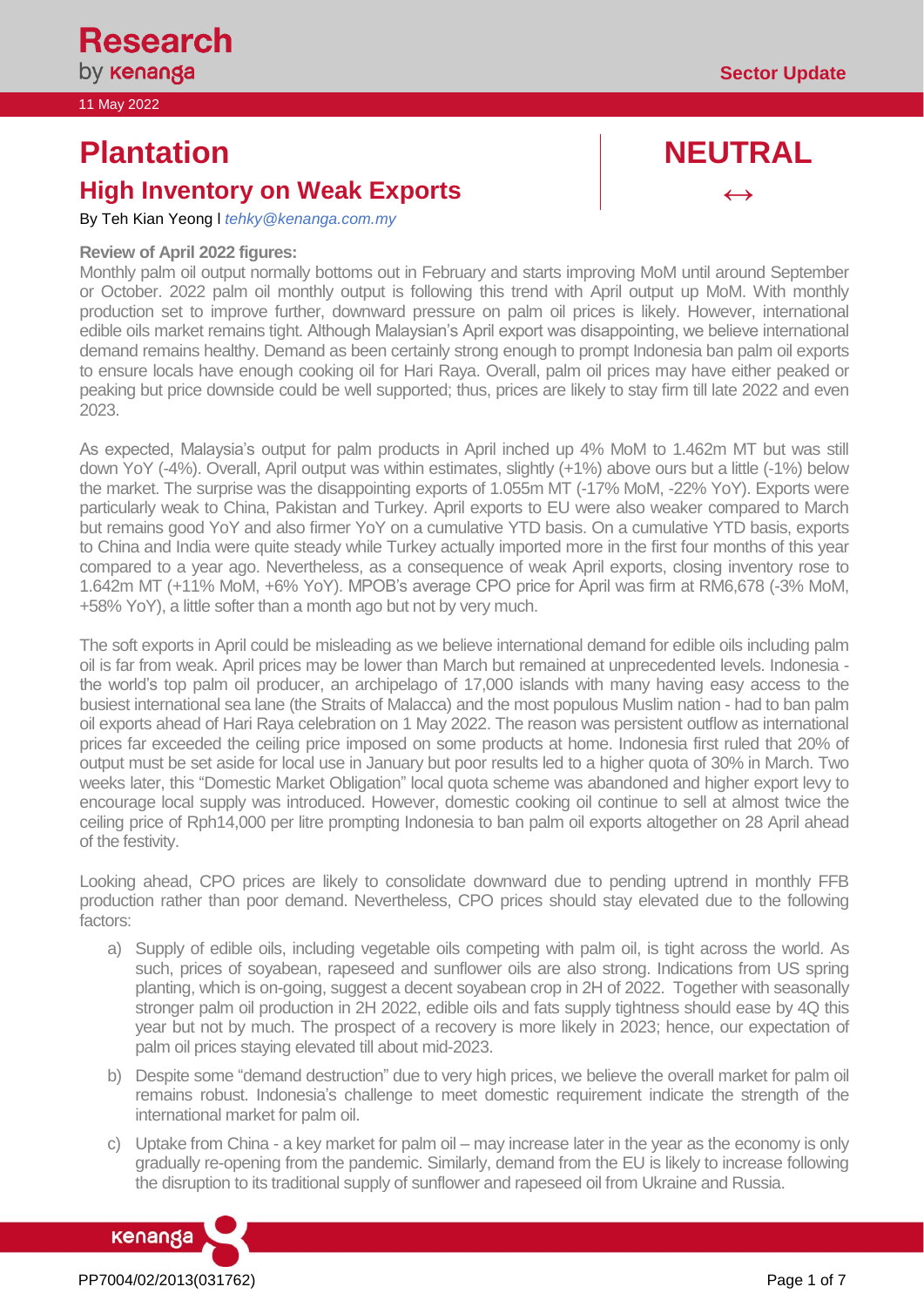d) The Russia – Ukraine conflict has also push up the prices of hydrocarbon fuels, creating a latent or "hidden" demand for biofuels should vegetable oil prices were to fall sufficiently. Concurrently, prices of nitrogen fertilizer have soared (its production requires a lot of energy) and big international buyers are US and Brazil. Malaysia and Indonesia are not big exporters of nitrogen fertiliser but they are net exporters which give the local agriculture sector some edge in supply and pricing.

# **Our projection for May:**

We are estimating a May output of around 1.521m MT (+4% MoM, -3% YoY). Essentially, a MoM improvement though there is still no news on the guest workers arriving and reporting for work hence some possible risks of production being held back by labour shortages. Guest workers should begin to arrive in June or July.

With May supply due to improve, prices should ease and exports to pick up. However, an important caveat is the Indonesian export ban. We believe many traders are taking the view that the exports ban is temporary and could be lifted within a month or two. If indeed so, overall supply is not affected but merely diverted from the international to the home market. However, if the ban prolongs to the extent that storage facilities are filled up, CPO mills may hold back on processing more fruits. This will then dampen the FFB market which may result in cut back in harvesting - a much more negative scenario as supply will actually fall and not merely being diverted from one market to another.

# **Our thoughts on the sector:**

Downward pressure on palm oil prices is expected to weigh in over the coming months as fruiting picks up seasonally. However, downside to palm oil prices could be limited due to: (a) supply tightness in the global edible oils and fats market worldwide, (b) output of palm oil and soyabean oil (SBO) should improve in 2H albeit by not much – the improvement can best be described as preventing the tight situation from deteriorating further rather than lifting supply significantly, (c) China's inventory is believed to be low and the economy has yet to fully restart, and lastly (d) firm hydrocarbon oil prices will encourage biodiesel usage if vegetable oil prices weaken sufficiently.

On balance, palm oil prices should stay firm for CY22 and probably into CY23 as well. Our current CPO price assumptions for CY22 and CY23 remain at RM4,000 and RM3,500 per MT but we are upgrading on a caseby-case to RM4,500 for CY22 and RM4,000 for CY23.

**We prefer to stay selective on the sector in light of easing CPO prices and ESG overhang, hence the NEUTRAL call on the sector. Within the sector, we like KLK (OP, TP: RM30.00) which expanded significantly recently so strong FY22 YoY growth is expected. We also like TSH (OP, TP: RM2.08) as it embarks to nearly double its planted area over the next 5-10 years thanks to stronger cashflow from operations as well as disposal of non-core assets.**

|                          | <b>Apr-22</b> | $Mar-22$ | Diff. | $MOM$ % | <b>Apr-21</b> | YoY%   |
|--------------------------|---------------|----------|-------|---------|---------------|--------|
| <b>Opening Stocks</b>    | 1,473         | 1,518    | (45)  | $-3%$   | 1,444         | 2%     |
| <b>Production</b>        | 1,462         | 1,411    | 51    | 4%      | 1,528         | $-4%$  |
| Imports                  | 76            | 85       | (8)   | $-10%$  | 110           | $-30%$ |
| <b>Total Supply</b>      | 3,011         | 3.014    | (3)   | $0\%$   | 3,082         | $-2%$  |
| Exports                  | 1,055         | 1,265    | (211) | $-17%$  | 1,351         | $-22%$ |
| Domestic Disappearance   | 315           | 276      | 38    | 14%     | 185           | 70%    |
| <b>Total Demand</b>      | 1,369         | 1,542    | (172) | $-11%$  | 1,536         | $-11%$ |
| <b>End Stocks</b>        | 1,642         | 1.473    | 169   | 11%     | 1,546         | 6%     |
| <b>Stock/Usage Ratio</b> | 10.0%         | $8.0\%$  |       |         | 8.4%          |        |

*Source: MPOB, Kenanga Research*

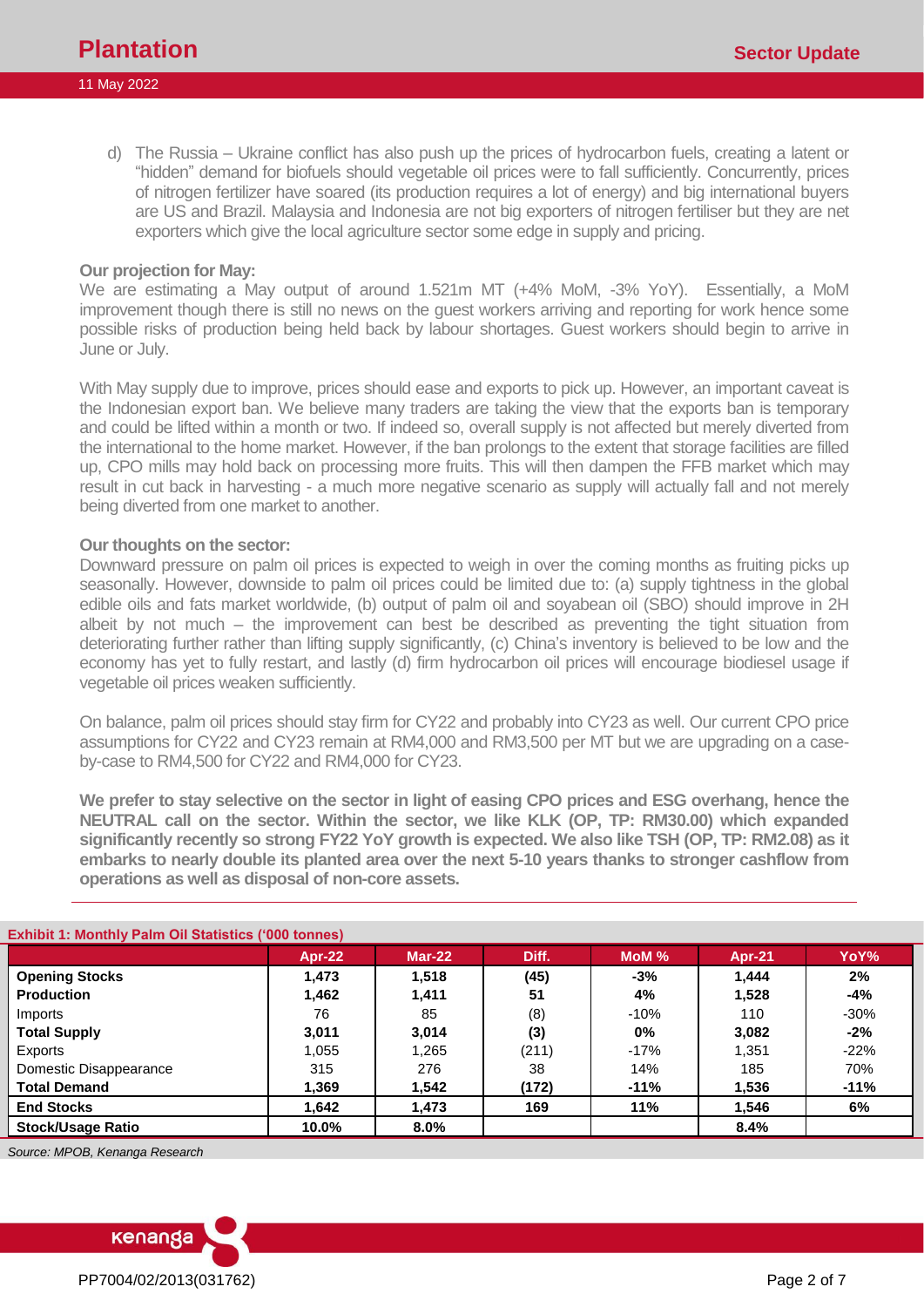### **Exhibit 2: Monthly Exports and YTD exports ('000 tonnes)**

|              | Apr-22 | $Mar-22$ | <b>Apr-21</b> | MoM%   | YoY%   | 4M22  | 4M21  | YoY%   |
|--------------|--------|----------|---------------|--------|--------|-------|-------|--------|
| China        | 71     | 144      | 111           | $-51%$ | $-36%$ | 378   | 381   | $-1%$  |
| India        | 241    | 246      | 363           | $-2%$  | $-34%$ | 899   | 907   | $-1%$  |
| EU           | 127    | 165      | 94            | $-23%$ | 35%    | 523   | 461   | 14%    |
| Pakistan     | 8      | 81       | 62            | $-90%$ | $-87%$ | 170   | 189   | $-10%$ |
| Turkey       | 40     | 62       | 89            | $-36%$ | $-55%$ | 263   | 242   | 9%     |
| US           | 11     | 9        | 22            | 26%    | -48%   | 29    | 98    | $-70%$ |
| Mozambique   | 8      | 15       | 17            | $-46%$ | $-53%$ | 60    | 88    | $-32%$ |
| Egypt        | 21     | 27       | 11            | $-21%$ | 97%    | 139   | 33    | 318%   |
| Others       | 527    | 532      | 582           | $-1\%$ | -9%    | 2,143 | 989,  | 8%     |
| <b>Total</b> | 1.055  | ,282     | 1,351         | $-18%$ | $-22%$ | 4,604 | 4,389 | 5%     |

*Source: MPOB, Kenanga Research*

## **Exhibit 3: April-2022 Production, Import, Export & Domestic disappearance forecast**

|                        | $'000$ MT | <b>MoM</b> chg |
|------------------------|-----------|----------------|
| <b>Opening stocks</b>  | 1,642.0   |                |
| Production             | 1,520.5   | 4.0%           |
| Imports                | 100.0     | 30.9%          |
| Total supply           | 3,262.5   |                |
| Exports                | 1,160.0   | 10.0%          |
| Domestic disappearance | 300.0     | $-4.7\%$       |
| Total demand           | 1,460.0   |                |
| <b>Ending stocks</b>   | 1,802.5   | 9.8%           |
| Stock/Usage Ratio      | 10.3%     |                |

### *Source: MPOB, Kenanga Research*

### *Source: Bloomberg, Kenanga Research*

### **Exhibit 4: CPO Forward Curve as of 11 May 2022**



*Source: Bloomberg, Kenanga Research*

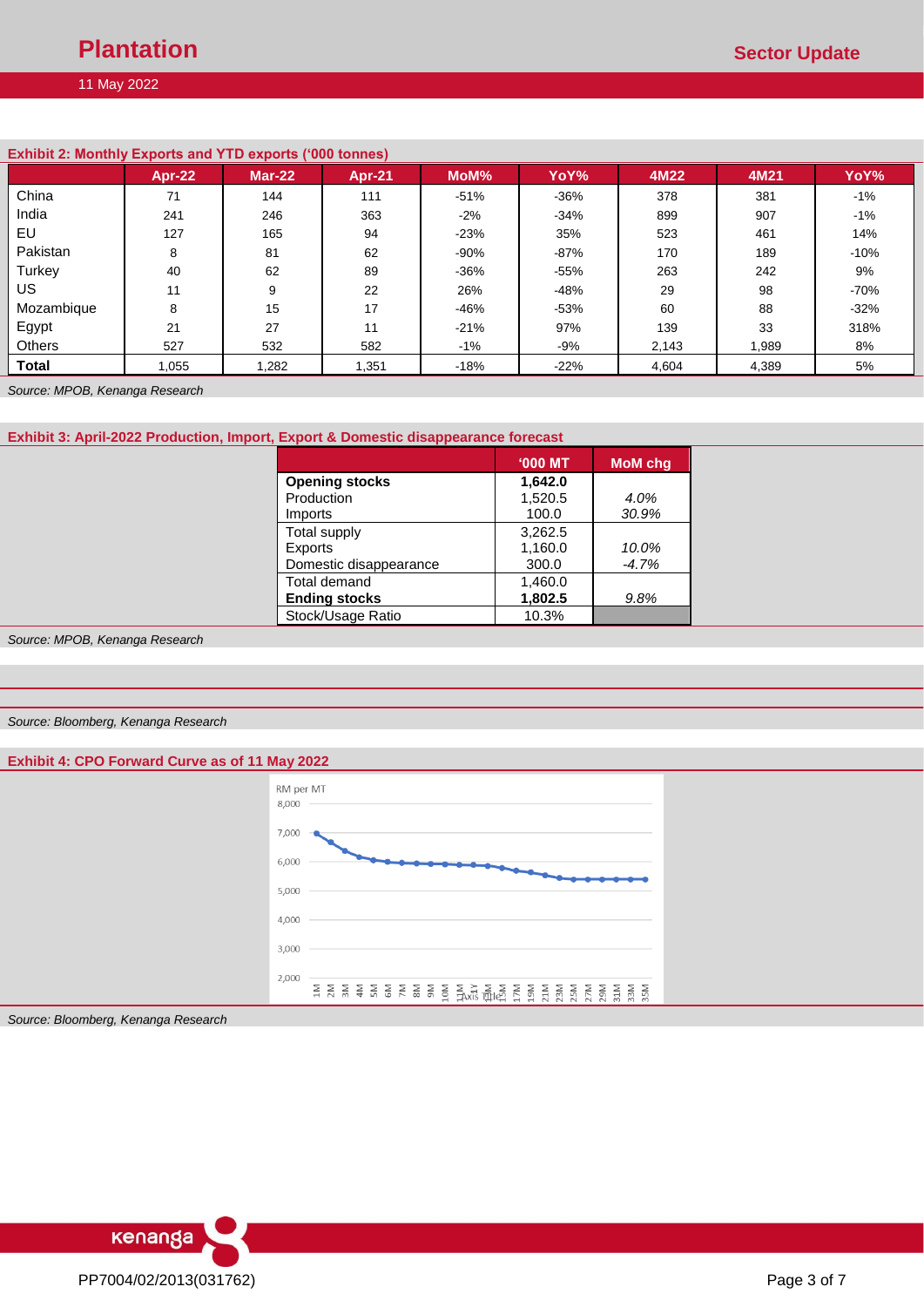# **Plantation Sector Update**

### 11 May 2022

# **Exhibit 5: Malaysia 2022A CPO Production vs. 5-year Trends**



**Exhibit 6: Malaysia 2022 CPO Inventory vs. 5-year Trends**



*Source: MPOB, Kenanga Research*



*Source: Bloomberg, Kenanga Research*

PP7004/02/2013(031762) Page 4 of 7

kenanga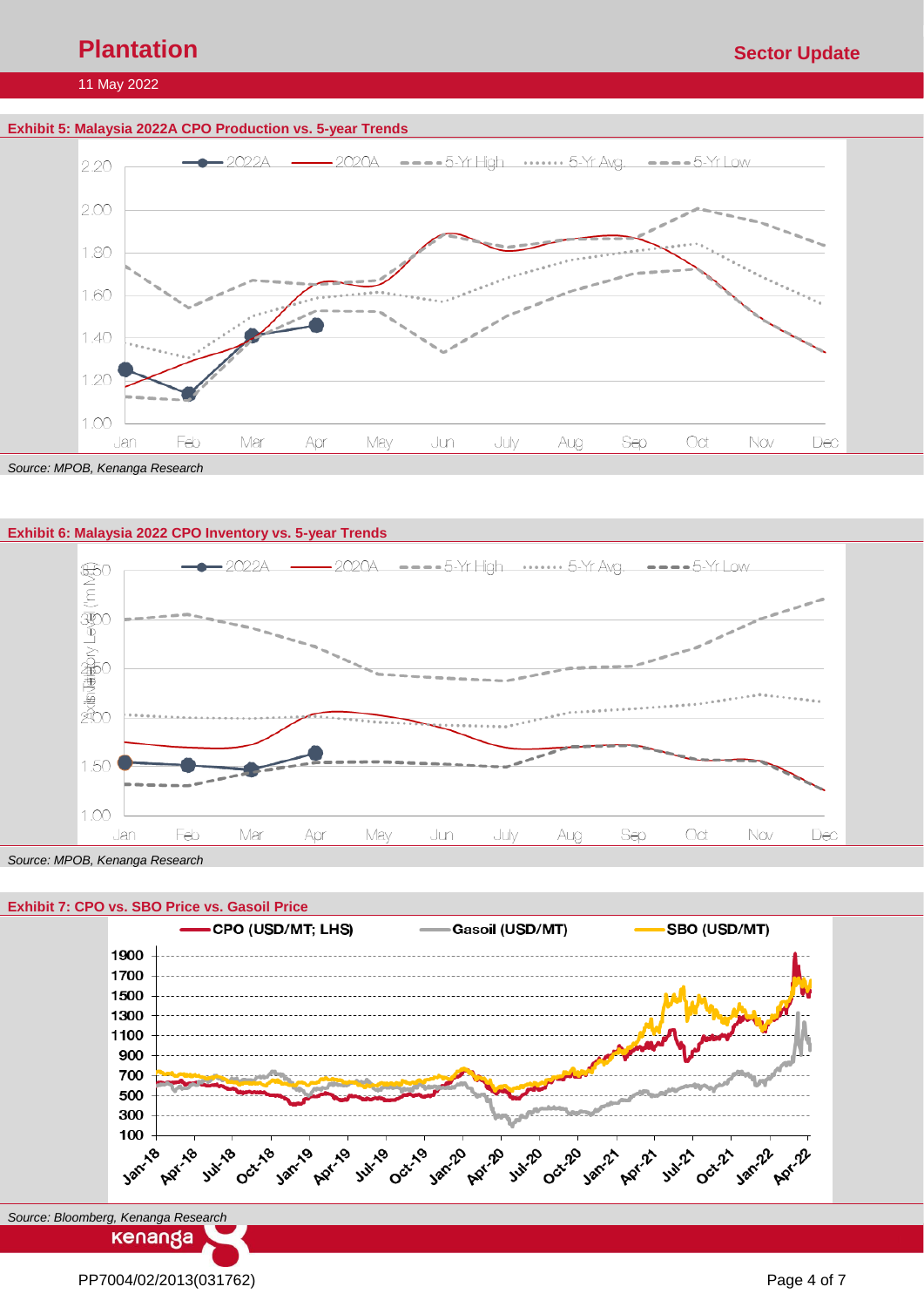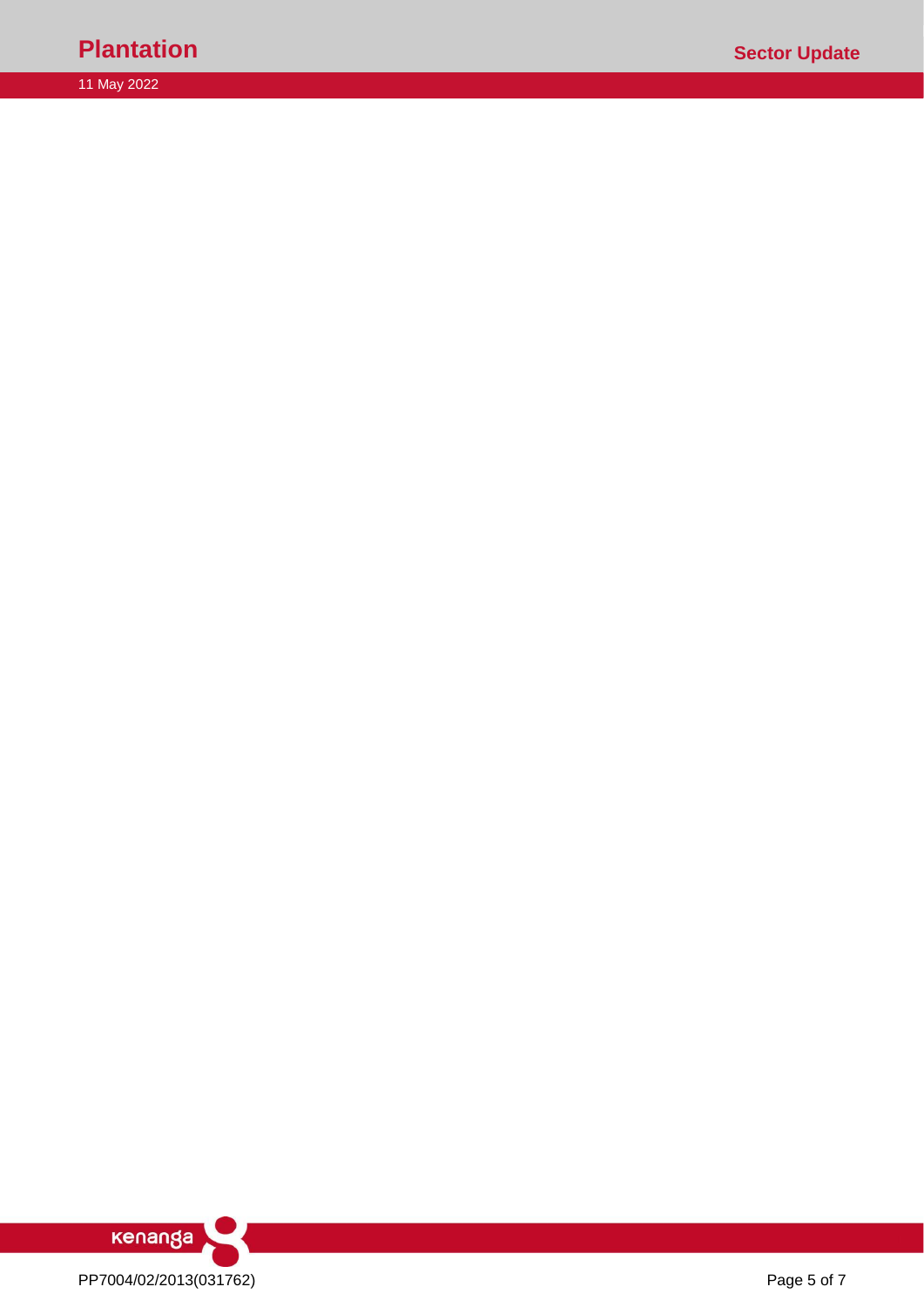# **Plantation Sector Update**

# 11 May 2022

| <b>Peer Comparison</b>              |                      |               |                                    |                              |                        |                       |               |                                |       |                                   |                  |       |                 |                   |                                     |                                       |           |
|-------------------------------------|----------------------|---------------|------------------------------------|------------------------------|------------------------|-----------------------|---------------|--------------------------------|-------|-----------------------------------|------------------|-------|-----------------|-------------------|-------------------------------------|---------------------------------------|-----------|
| <b>Name</b>                         | Last<br><b>Price</b> | Market<br>Cap | <b>Shariah</b><br><b>Compliant</b> | <b>Current</b><br><b>FYE</b> |                        | <b>Revenue Growth</b> |               | <b>Core Earnings</b><br>Growth |       | PER (x) - Core<br><b>Earnings</b> |                  |       | PBV(x)          | <b>ROE</b><br>(%) | <b>Net</b><br>Div.<br>$Yld.$ $(\%)$ | <b>Target</b><br><b>Price</b><br>(RM) | Rating    |
|                                     | (RM)                 | (RM'm)        |                                    |                              | $1-Yr$ .<br><b>Fwd</b> | $2-Yr$ .<br>Fwd.      | 1-Yr.<br>Fwd. | $2-Yr.$<br>Fwd.                | Hist. | 1-Yr. .<br>Fwd.                   | $2-Yr$ .<br>Fwd. | Hist. | $1-Yr.$<br>Fwd. | 1-Yr.<br>Fwd.     | $1-Yr.$<br>Fwd.                     |                                       |           |
| <b>STOCKS UNDER COVERAGE</b>        |                      |               |                                    |                              |                        |                       |               |                                |       |                                   |                  |       |                 |                   |                                     |                                       |           |
| <b>FGV HOLDINGS BHD</b>             | 1.85                 | 6,749.1       |                                    | 12/2022                      | 19.4%                  | $-4.5%$               | 109.8%        | $-31.1%$                       | 27.3  | 13.0                              | 18.9             | 1.6   | 1.5             | 11.9%             | 4.6%                                | 2.30                                  | <b>MP</b> |
| <b>GENTING PLANTATIONS BHD</b>      | 8.16                 | 7,321.1       |                                    | 12/2022                      | 23.2%                  | $-9.2%$               | 73.7%         | $-11.9%$                       | 30.7  | 17.7                              | 20.1             | 1.5   | 1.4             | 8.3%              | 3.6%                                | 10.00                                 | <b>OP</b> |
| <b>HAP SENG PLANTATIONS HLDGS</b>   | 3.00                 | 2,399.1       |                                    | 12/2022                      | 60.8%                  | $-18.4%$              | 174.6%        | $-25.3%$                       | 34.6  | 12.6                              | 19.8             | 1.4   | 1.3             | 10.8%             | 4.7%                                | 2.65                                  | <b>OP</b> |
| <b>IOI CORP BHD</b>                 | 4.39                 | 27,274.9      |                                    | 06/2022                      | 13.5%                  | $-8.4%$               | 20.6%         | $-14.1%$                       | 32.7  | 21.2                              | 24.6             | 2.7   | 2.5             | 12.4%             | 2.2%                                | 4.65                                  | <b>MP</b> |
| KUALA LUMPUR KEPONG BHD             | 26.80                | 28,894.6      |                                    | 09/2022                      | 19.4%                  | $-4.0%$               | 20.3%         | $-10.1%$                       | 17.2  | 20.2                              | 21.8             | 2.4   | 2.3             | 16.1%             | 2.1%                                | 30.00                                 | <b>OP</b> |
| PPB GROUP BERHAD                    | 16.66                | 23,700.5      |                                    | 12/2022                      | 18.4%                  | 11.1%                 | 3.7%          | 5.2%                           | 18.1  | 17.5                              | 16.6             | 1.1   | 1.0             | 6.1%              | 2.4%                                | 18.90                                 | <b>MP</b> |
| SIME DARBY PLANTATION BHD           | 4.90                 | 33,887.0      |                                    | 12/2022                      | 39.5%                  | $-8.0%$               | 194.3%        | $-35.7%$                       | 40.7  | 13.9                              | 21.6             | 2.5   | 2.3             | 17.2%             | 4.3%                                | 5.25                                  | <b>MP</b> |
| TA ANN HOLDINGS BERHAD              | 5.70                 | 2,510.6       |                                    | 12/2022                      | 44.8%                  | $-19.0%$              | 305.5%        | $-42.9%$                       | 39.6  | 9.8                               | 17.1             | 1.8   | 1.6             | 17.4%             | 5.3%                                | 6.00                                  | <b>MP</b> |
| <b>TSH RESOURCES BHD</b>            | 1.50                 | 2,070.3       |                                    | 12/2022                      | 45.5%                  | $-7.1%$               | 20.5%         | 4.1%                           | 9.5   | 7.9                               | 7.6              | 1.4   | 1.2             | 14.9%             | 2.7%                                | 2.08                                  | <b>OP</b> |
| UNITED MALACCA BHD                  | 5.50                 | 1,153.7       |                                    | 04/2022                      | 20.4%                  | $-5.6%$               | 219.7%        | $-36.5%$                       | 40.7  | 18.2                              | 24.6             | 0.9   | 0.8             | 7.4%              | 2.7%                                | 5.90                                  | <b>MP</b> |
| Simple Average                      |                      |               |                                    |                              | 30.5%                  | $-7.3%$               | 114.3%        | $-19.8%$                       | 29.9  | 12.0                              | 16.4             | 1.3   | 1.2             | 12.3%             | 3.6%                                |                                       |           |
| Source: Bloomberg, Kenanga Research |                      |               |                                    |                              |                        |                       |               |                                |       |                                   |                  |       |                 |                   |                                     |                                       |           |

kenanga PP7004/02/2013(031762) Page 6 of 7